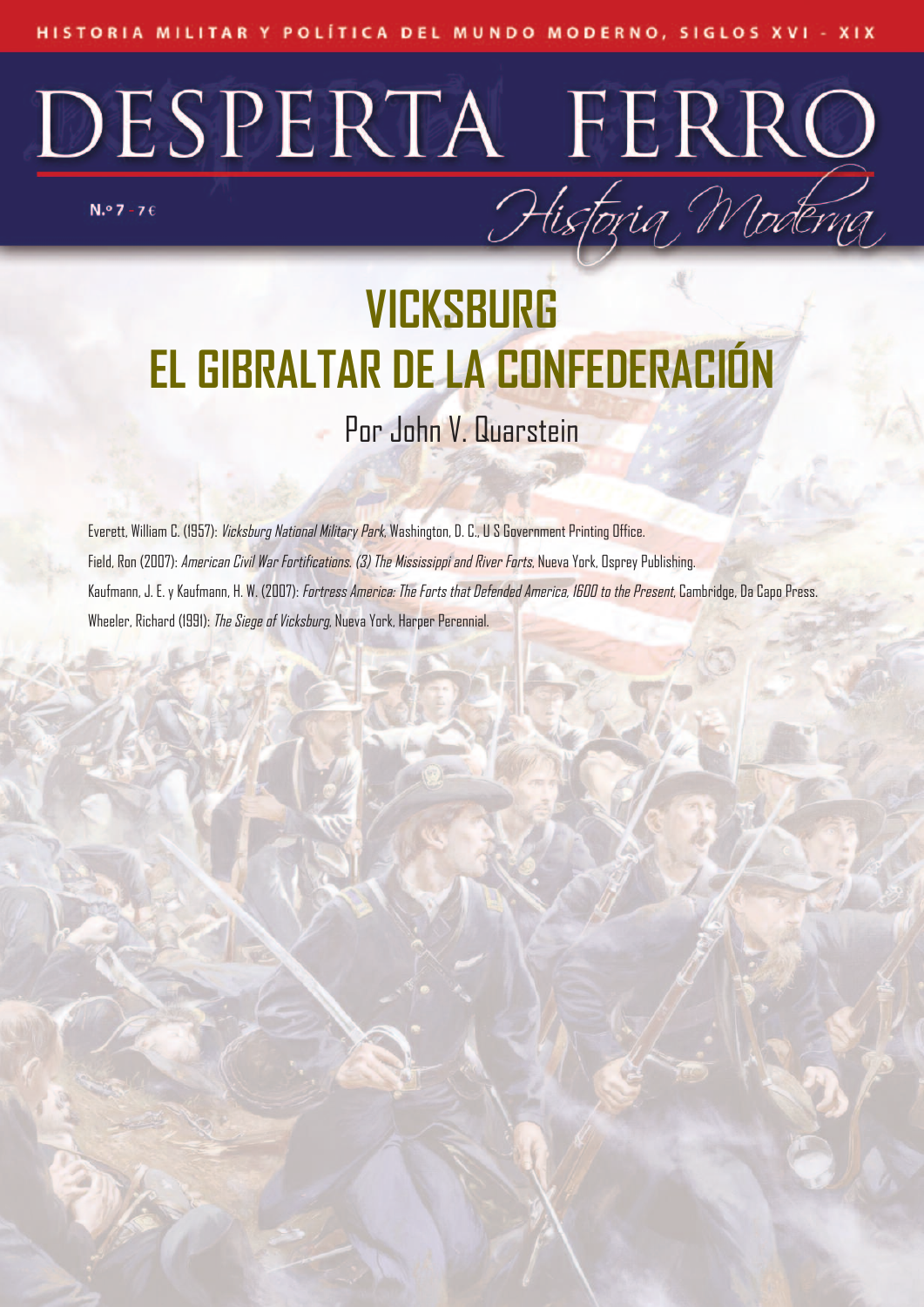## DESPERTA FERRO Historia Moderna

 $N.°7 - 76$ 

## **ULYSSES S. GRANT, LA FORJA DE UN LÍDER**

Por John Mosier - Loyola University (Nueva Orleans)

Badeau, Adam (1881): Military History of Ulysses S. Grant. Nueva York, Appleton. Brands, H. W. (2012): *The Man Who Saved the Nation: Ulysses Grant in War and Peace.* Nueva York, Doubleday. Cadwallader, Sylvanus (1955): Three Years with Grant. Nueva York, Knopf. Simpson, Brooks D. (2000): *Ulysses S. Grant: Triumph Over Adversity*. Boston, Houghton Mifflin. Young, John Russell (1879): Around the World with General Grant. Nueva York, American News.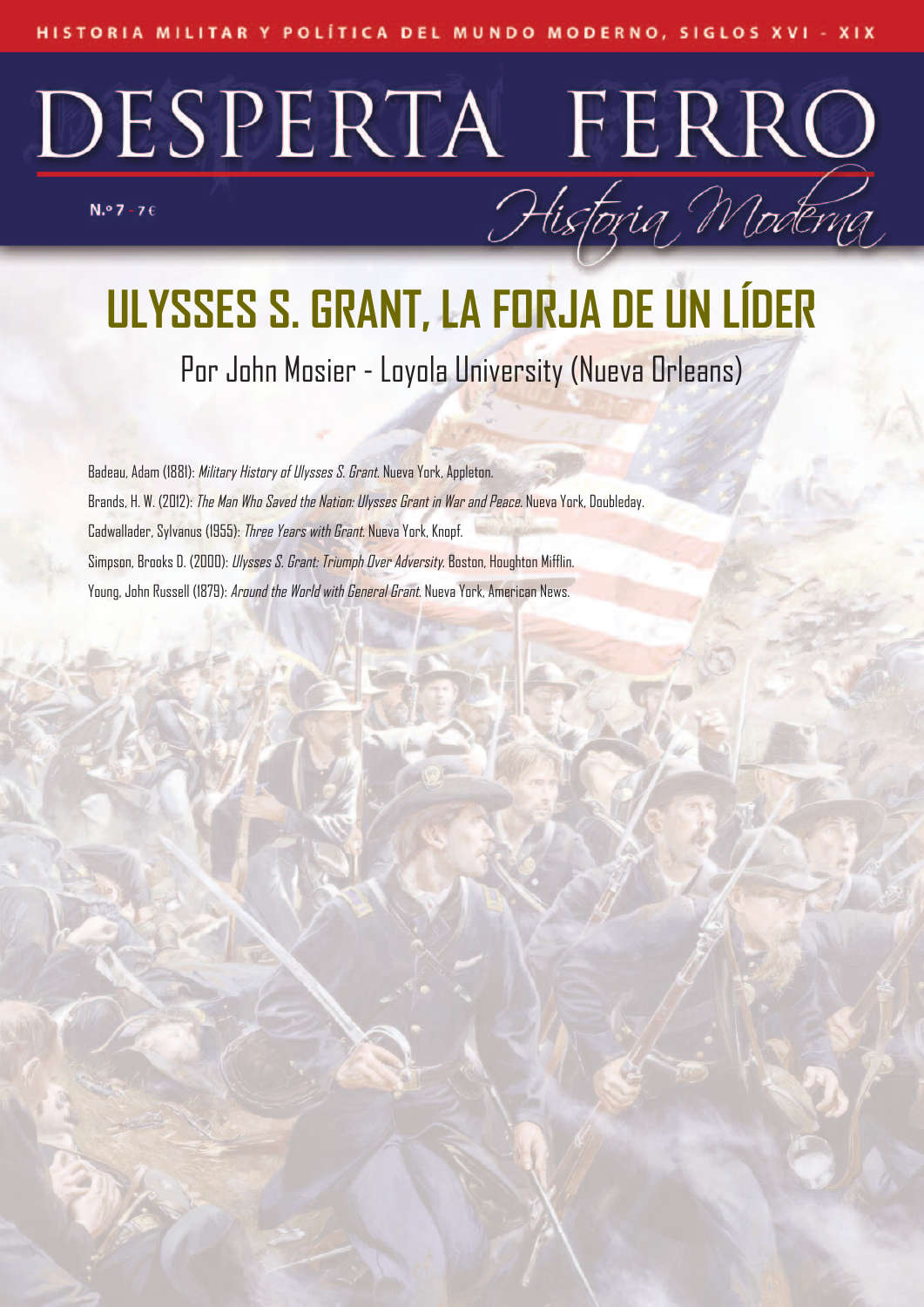## DESPERTA FERRO

 $N.°7 - 76$ 

## **EL ROSTRO HUMANO DE LA CAMPAÑA DE VICKSBURG**

Historia Moderna

### por Daniel E. Sutherland - Universidad de Arkansas

Ballard, Michael B. (2004): Vicksburg: The Campaign that Opened the Mississippi, Chapel Hill, N.C. Brady, Lisa M. (2012): War Upon the Land: Military Strategy and the Transformation of Southern Landscapes during the American Civil War, Athens, Ga. Smith, Timothy B. (2010): Mississippi in the Civil War: The Home Front, Jackson, Miss. Sutherland, Daniel E. (2009): *A Savage Conflict: The Decisive Role of Guerrillas in the American Civil War*, Chapel Hill, N.C. Walker, Peter Franklin (1960): Vicksburg: A People at War, 1860-1865, Chapel Hill, N.C.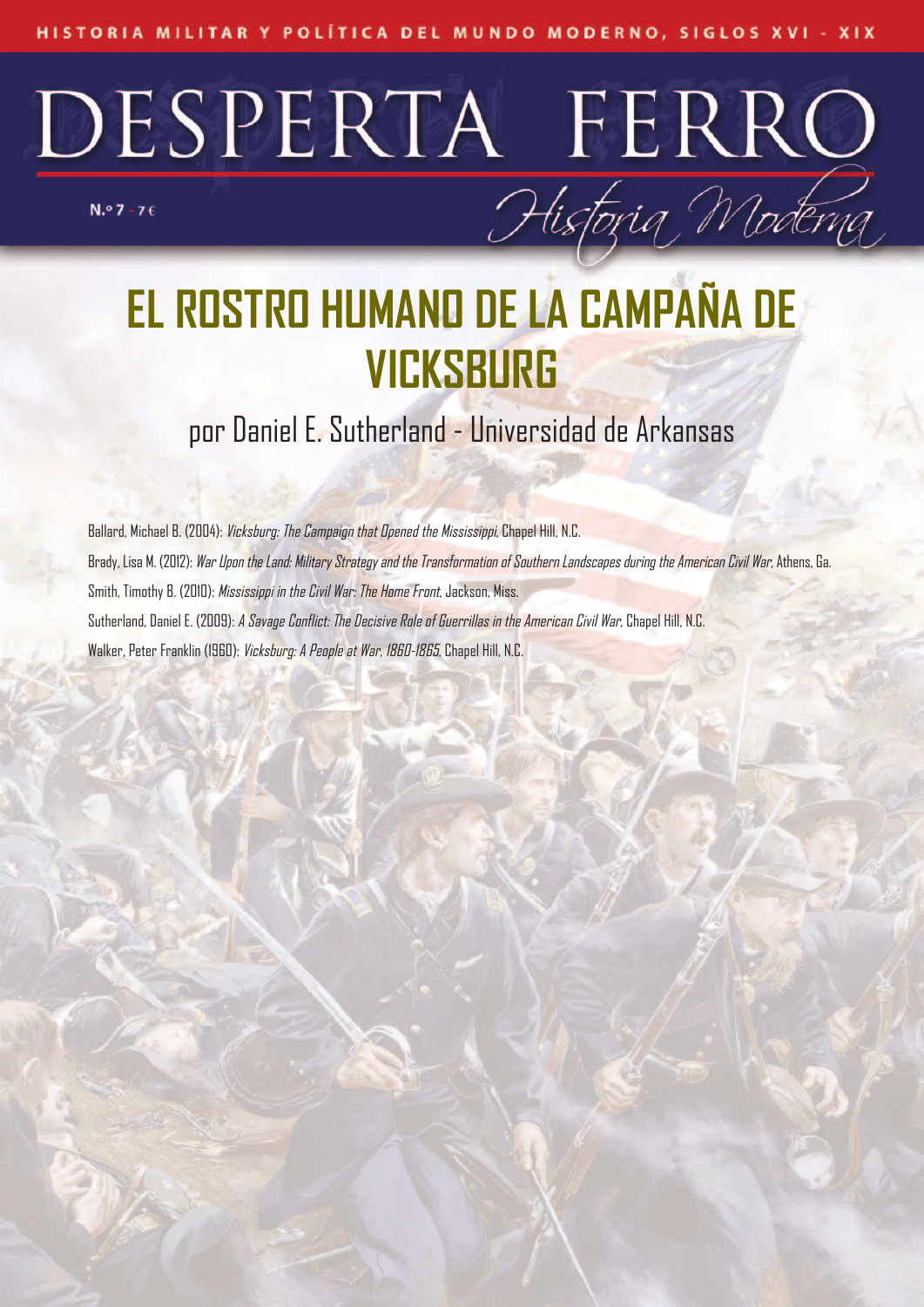# DESPERTA FERRC

 $N.°7 - 76$ 

## **DECEPCIONES Y DETERMINACI LOS INTENTOS DE U. S. GRANT DETOMAR VICKSBURG, DICIEMBRE DE1862-ENERO DE1863**

Historia Moderna

por Michael B. Ballard

#### **BIBLIOGRAFÍA**

Ballard, Michael B., *Vicksburg: The Campaign that Opened the Mississippi*, Chapel Hill: University of North Carolina Press, 2004.

., U. S. Grant: The Making of a General, 1861-1863, Lanham, MD: Rowman and Littlefield, 2005.

The Civil War in Mississippi: Major Campaigns and Battles, Jackson, MS: University Press of Mississippi, 2011.

\_\_\_\_\_\_\_\_\_\_\_\_\_\_\_\_, Grant atVicksburg: The General and the Siege, Carbondale, IL: Southern Illinois University Press, 2013.

Pemberton: A Biography, Jackson: University Press of Mississippi, 1991.

Carter, Arthur, The Tarnished Cavalier: Major General Earl Van Dorn, C. S. A., Knoxville, TN: University of Tennessee Press, 1999. Smith, Timothy, Carinth, 1862: Siege, Battle, Occupation, (Lawrence, KS: University Press of Kansas, 2012.

Winschel, Terrence, "The Battle of Chickasaw Bayou: Sherman's Winter of Despair," Blue and Gray Magazine, volume 26, number 3, January 1, 2009.

#### **NOTAS**

1 Michael B. Ballard, *U. S. Grant: The Making of a General* (Lanham, MD; Rowman and Littlefield , 2005), 59-79; Michael B. Ballard, *Vicksburg: The* Campaign that Opened the Mississippi, (Chapel Hill, NC: University of North Carolina Press, 2004), 79-80.

2 Ballard, Grant, 81-82.

3 Ibid., 82-88; Ballard, Vicksburg, 101-102.

4 Ballard, Vicksburg, 102-104, 106-111.

5 Ibid., 121-128, 131-132.

- 6 Ibid., 129-147; Michael B. Ballard, The Civil War in Mississippi: Major Campaigns and Battles (Jackson, MS: University Press of Mississippi, 2011), 118-129, The Sherman quote is from George W. Morgan, "The Assault on Chickasaw Bluffs," in Battles and Leaders of the Civil War, edited by Robert Underwood Johnson, and Clarence Clough Buell, 4 vols. (New York, 1956 reprt.), 466-467.
- 7 Ballard, *Vicksburg*, 149-154, 161-162; John Y. Simon, ed., *The Papers of Ulysses S. Grant*, 32 vols. (Carbondale, IL: Southern Illinois University Press), 7:209, 220.
- 8 Michael B. Ballard, *Grant at Vicksburg: The General and the Siege* (Carbondale, IL: Southern Illinois University Press, 2013), 91-92.; Ballard, Vicksburg, 157-159, 173-174; Simon, Papers, 7:206, 233-234, 256-257.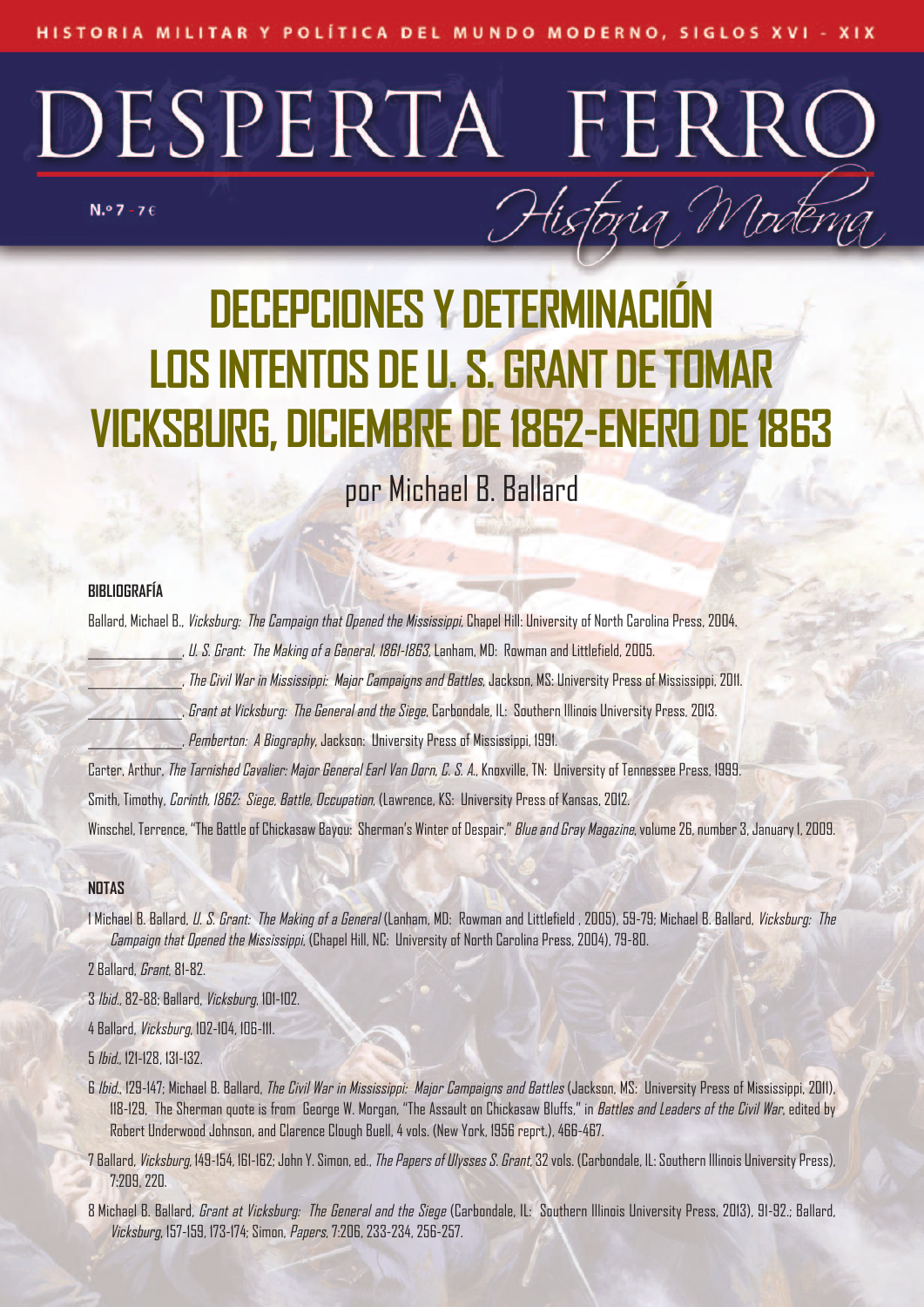$N.°7 - 76$ 



Historia Moderna

### por David Martin

#### **GENERAL SOURCES**

Bearss, Edwin C. The Vicksburg Campaign. Dayton, OH: Morningside House, 1986. 3 Volumes. Bearss, Edwin C. and Warren Grabau. The Battle of Jackson, May 14, 1863. Baltimore: Gateway Press, 1981. Bokros, Dan. The Battle of Raymond: The Untold Turning Point of the American Civil War.2007. Grant, Ulysses S. Personal Memoirs of U.S. Grant. New York: Charles L. Webster & Company, 1885. 2 Volumes. Smith, Timothy B. Champion Hill: Decisive Battle for Vicksburg. New York: Savas Beattie, 2006.

#### **ANNOTATED SOURCES**

- Arnold, James. R. The Armies of U.S. Grant. New York: Sterling Publishing, 1995. Has a good chapter on the campaign, and presents a good discussion of the nature and characteristics of Grant's army.
- Ballard, Michael B. Pemberton, A Biography. Jackson, MS.: University Press of Mississippi, 1991. A good, brief biography of the Confederate commander during the campaign.
- Govan, Gilbert E. and James W. Livingood. *A Different Valor, The Story of General Joseph E. Johnston, C.S.A.* Westport, CT: Greenwood Press, 1956. Covers Joe Johnston's brief but influential connection with the campaign.
- Heat, Chester G. Admiral David Dixon Porter. Annapolis, MD: Naval Institute Press, 1996. A biography of Admiral Porter, covering the naval contribution to the campaign.
- Johnson, Robert U. and Clarence C. Buel. Battles and Leaders of the Civil War. New York: The Century Company, 1887 (later reprints available). 4 Volumes. Excellent accounts of the major actions by some of the leading participants on both sides, written in the 1880s. The Vicksburg Campaign is covered in Volume 3.
- Macartney, Clarence E. Grant and His Generals. New York: McBride Company, 1953. Includes chapters on Logan, Sherman, McPherson and McClernand.
- McFeely, William S. Grant: A Biography. New York: W.W. Norton, 1981. One of the better of the many biographies of the Union commander in the campaign.
- Miers, Earl S. The Web of Victory: Grant at Vicksburg. Westport, CT: Greenwood Press, 1955. A good, readable account of the campaign from the Union point of view.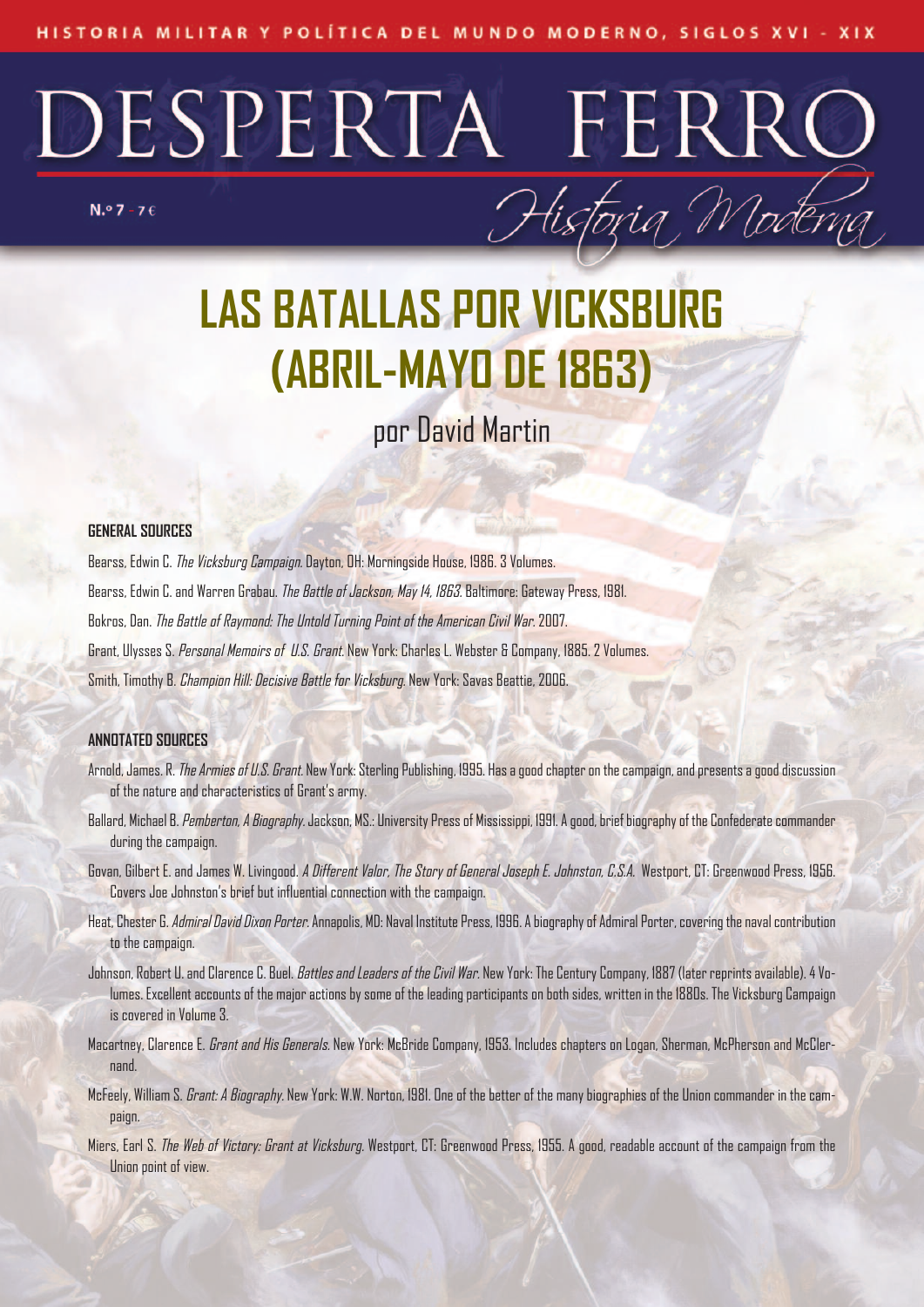# DESPERTA FERRO<br>Historia Moderna

War of the Rebellion: A Compilation of the Official Records of the Union and Confederate Armies. Washington, DC: US Government Printing Office, 1880-1901. 128 volumes.

- Contains battle reports from regimental officers to army commanders, as well as orders of battle, tables of losses, and records of correspondence on both sides. Material on the Peninsula Campaign is located in Series I, Volume 24.
- Woodworth, Steven E. Nathing But Victory: The Army of the Tennessee, 1861-1865. Includes a good account of the campaign, putting it in the overall context of the war in the west, from the Union view.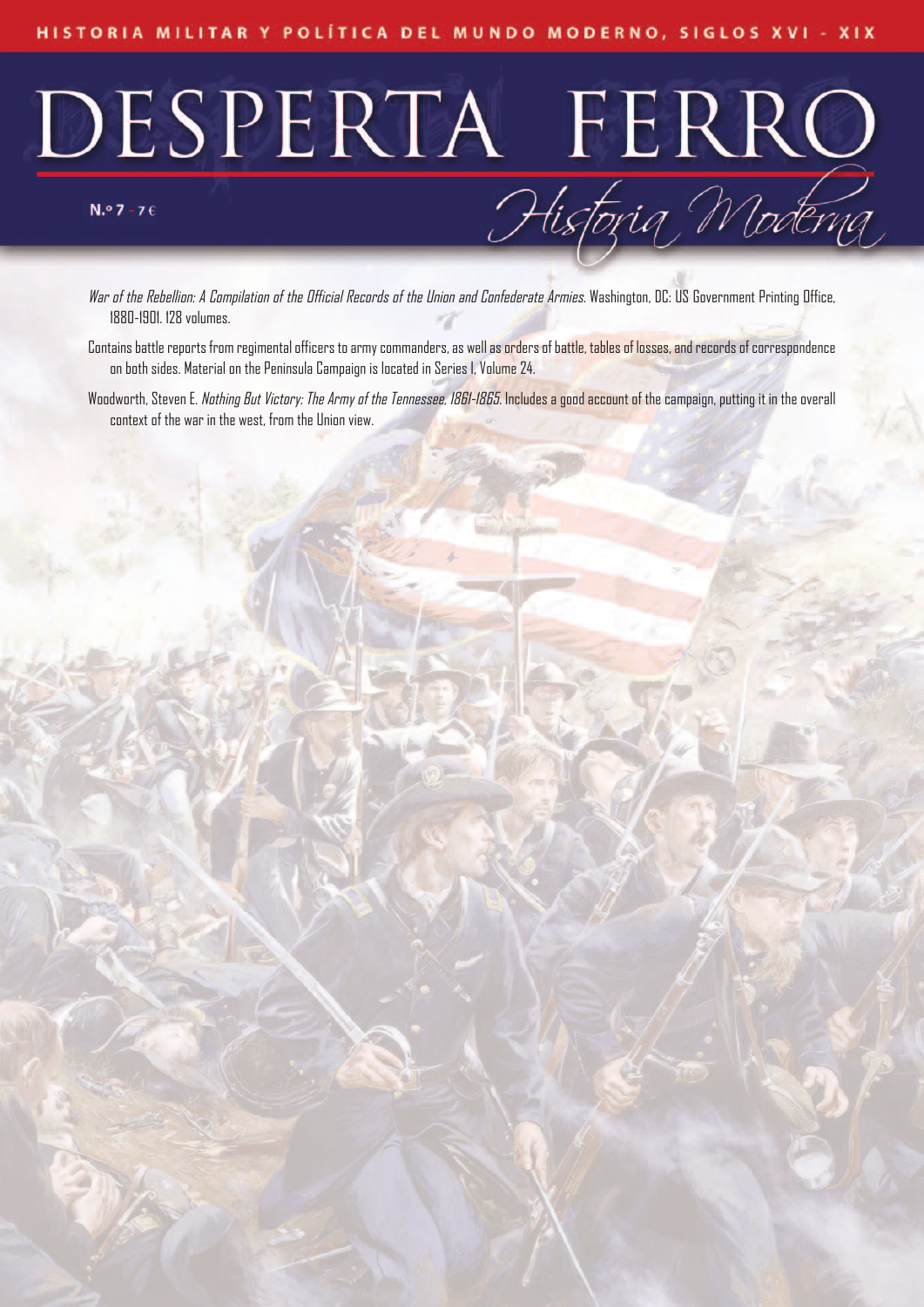# DESPERTA FERRO

**PORT HUDSON** por David Martin

Edmonds, David C. (1984): The Guns of Port Hudson. 2 vols., Lafayette, Luisiana, Acadiana Press. Hewitt, Lawrence Lee (1987): Port Hudson: Confederate Bastion on the Mississippi. Baton Rouge, Luisiana, Louisiana State University Press. Irwin, Richard B. (1956): "The Capture of Port Hudson," en Robert Johnson y Clarence Buel, Battles and Leaders of the Civil War. Nueva York, Thomas Yoseloff, 3: 586-599.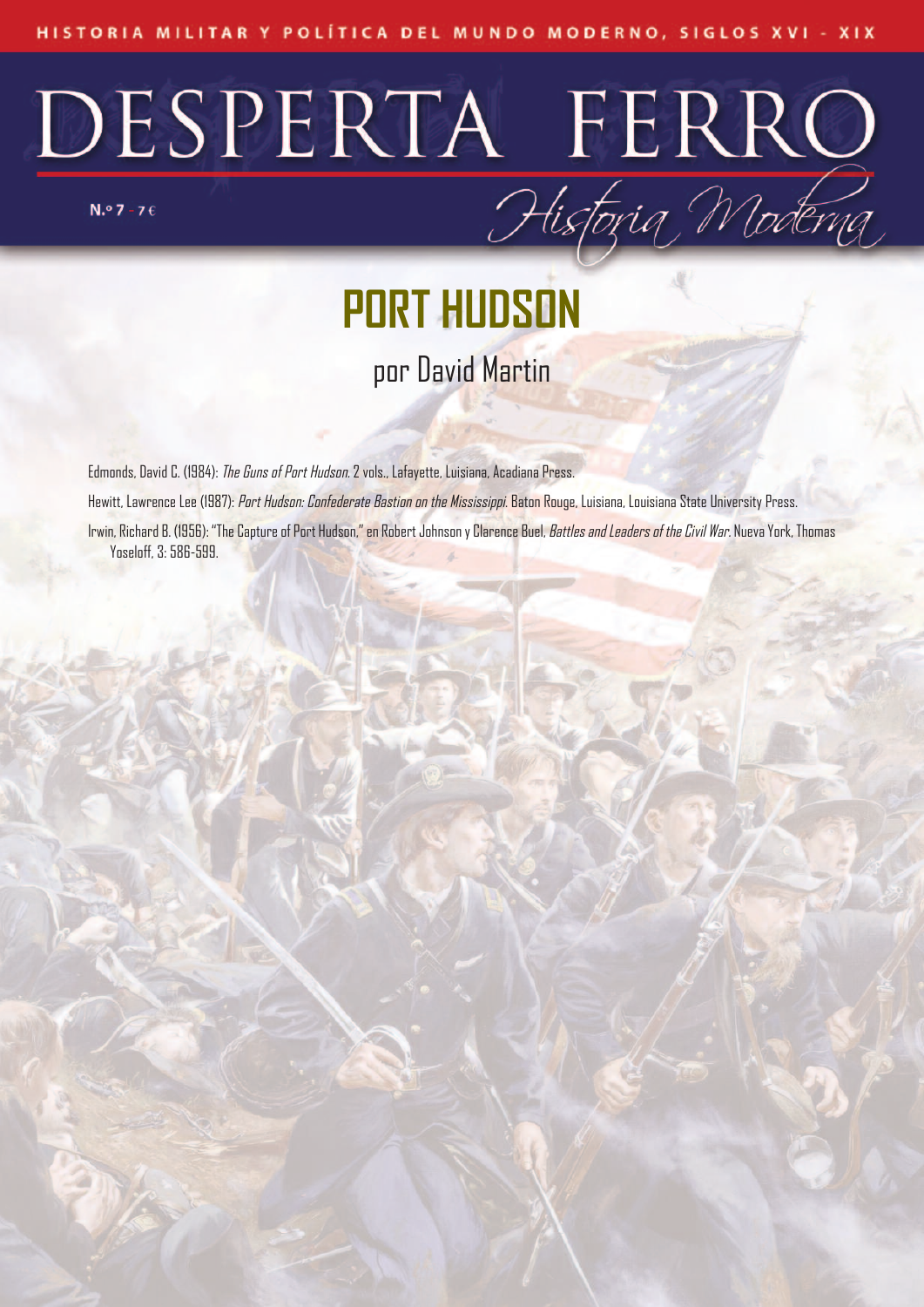DESPERTA FERRO

 $N.°7 - 76$ 

## **CAZAR AL CONEJO EN SU MADRIGUERA EL SITIO DE VICKSBURG**

Historia Moderna

por John V. Quarstein

Ballard, Michael B. (2004): *Vicksburg: The Campaign that Opened the Mississippi*, Chapel Hill, University of North Carolina Press. Bearss, Edwin C. (1985): The Campaign for Vicksburg, 3 vols., Dayton, Ohio, Moringside Press. Esposito, Vincent J. (1959): West Point Atlas of American Wars, Nueva York, Frederick Praeger. Foote, Shelby (1958): The Civil War: A Narrative. Vol. 2, Fredericksburg to Median, Nueva York, Random House. Korn, Jerry et al (1985): War on the Mississippi: Grant's Vicksburg Campaign, Alexandria, Virginia, Time-Life Books.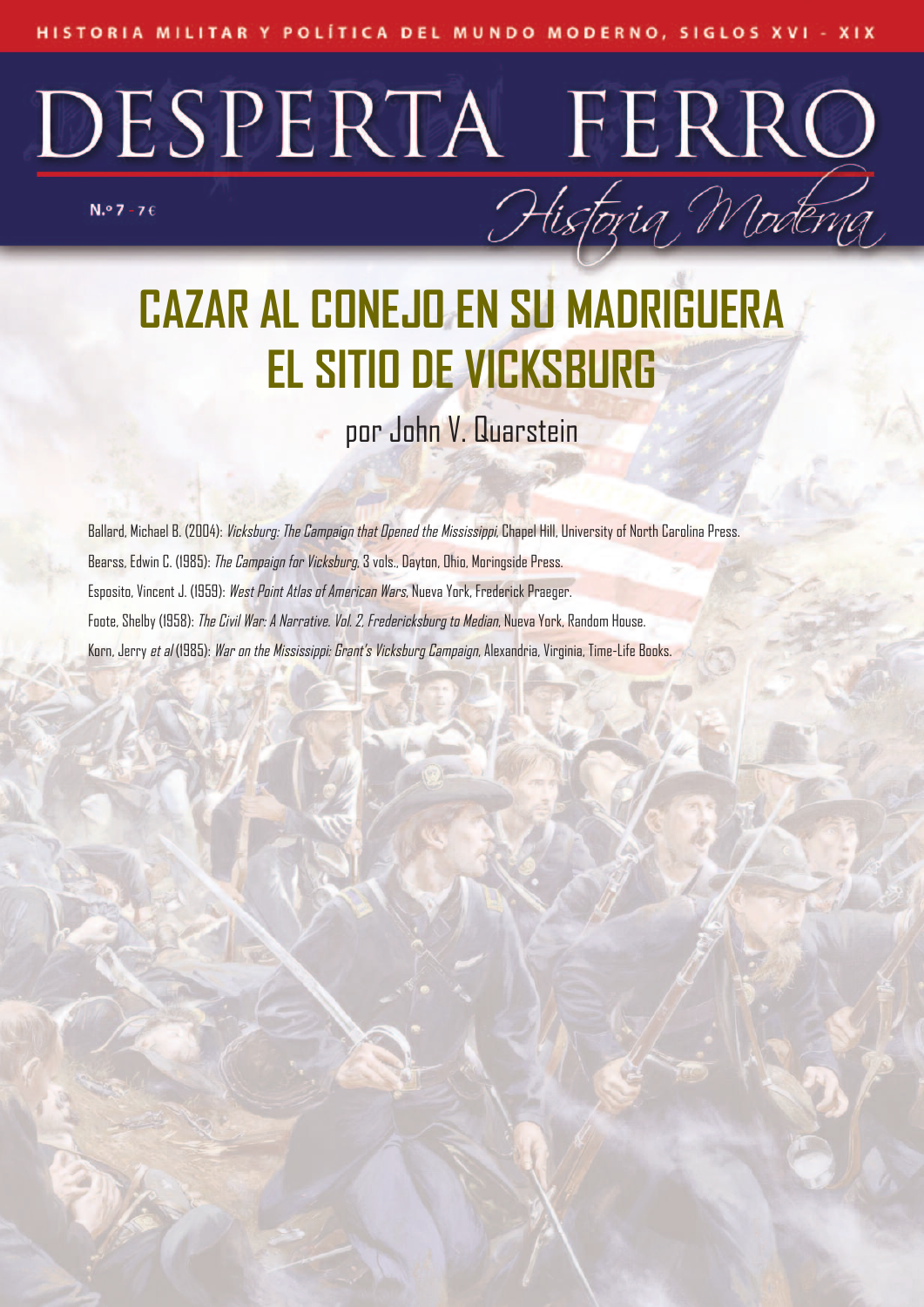## DESPERTA FERRO Historia Moderna  $N.°7 - 76$

## **LA ATERRADORA CRUZADA POR LA SUPERVIVENCIA CIUDADANOS DE VICKSBURG RECUERDAN SUS EXPERIENCIAS DELA VIDA BAJO EL ASEDIO**

### por Terrence J. Winschel - Vicksburg National Military Park

Loughborough, Mary, My Cave Life in Vicksburg (New York, 1864), 196 pgs. Balfour, Emma, The Diary of Enma Balfour (Private printing, Vicksburg, Mississippi, 1983 edition), 20 pgs. Walker, Peter Franklin, Vicksburg: A People at War, 1860-1865 (University of North Carolina Press, Chapel Hill, 1960), 235 pgs. Hoehling, Adolph, Vicksburg: 47 Days of Siege (Prentice-Hall, Englewood Cliffs, New Jersey, 1969), 386 pgs. Wheeler, Richard, The Siege of Vicksburg (Thomas Y. Crowell, Co., New York, 1978), 257 pgs. William W. Lord, "A Child at the Siege of Vicksburg," Harper's Monthly Magazine, CXVIII (December 1908), 44 pgs. Diary of Margaret Lord, Manuscript, Library of Congress, Washington. Mathless, Paul (ed.), Vicksburg (Time-Life Books, Alexandria, Virginia, 1997), 168 pgs.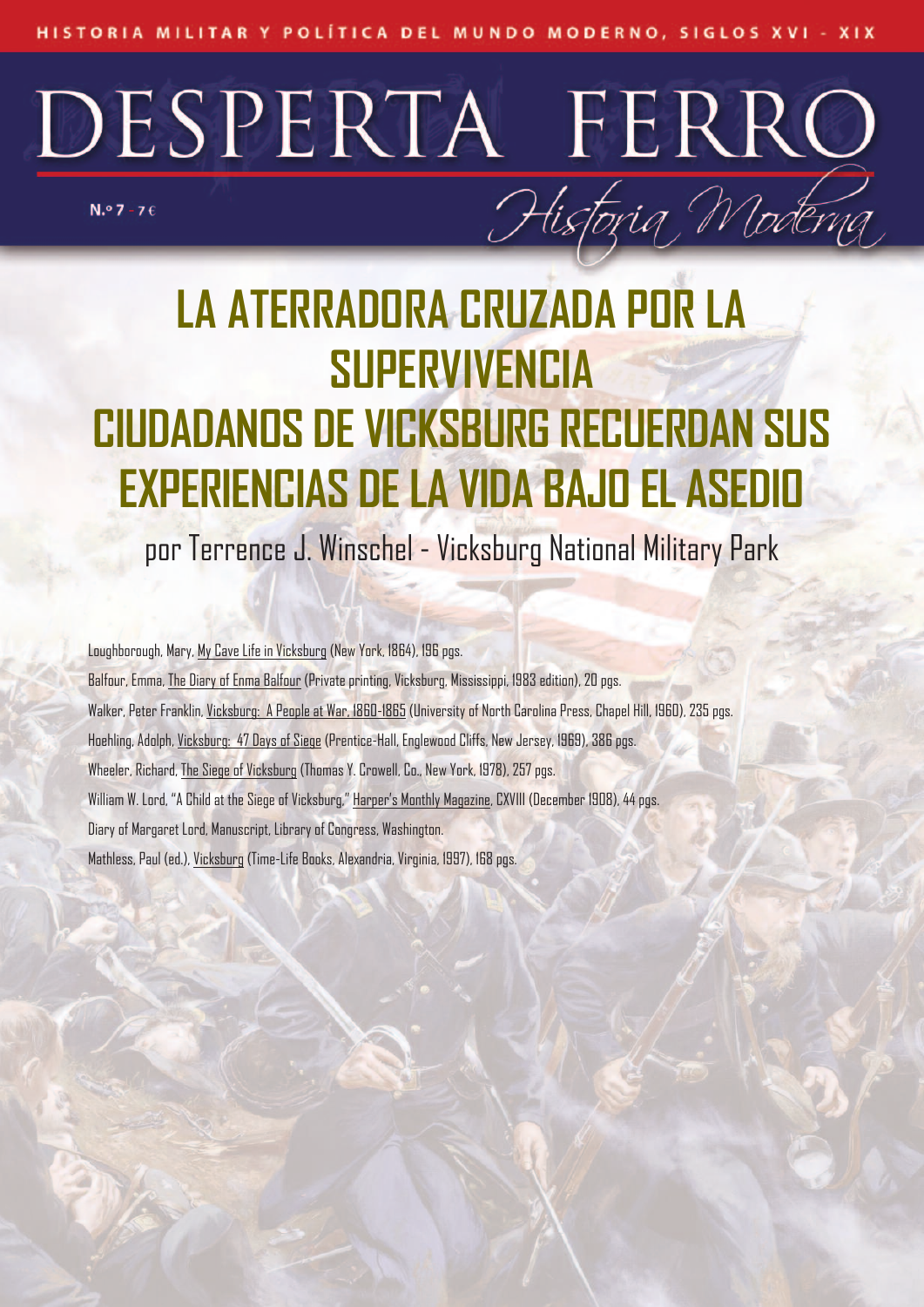$N.°7 - 76$ 

**LAS LEGIONES POLACAS (1797-1807)** por Andrzej Ziółkowski

Historia Moderna

Bellocchi, Ugo (1988): Avanti, avanti, D browski, Reggio Emilia. Mikuła, Wojciech S. (1997): Legiony polskie 1797-1806, Varsovia. Pigeard, Alain (1999): Napoleon et les troupes polonaises 1797-1815, París.

Amilkar Kosiński we Włoszech 1795-1803, Zbiór materyałów do historyi Legionów Polskich we Włoszech, Poznań 1877,

Szymon Askenazy, Napoleon a wojsko polskie w 1813 r., nadbitka,

Szymon Askenazy, Józef Chłopicki, żurnal oficera, ,,Bellona" T. XXIII., z. 1., Warszawa 1926, Szymon Askenazy, Napoleon a Polska, Warszawa 1994, Octave Aubry, Napoleon, Flammarion 1961,

Walery Bagiński, Idzie żołnierz borem lasem, szkice i obrazy z życia wiarusów polskich, Warszawa 1935, Walery Bagiński, Typy wiarusów napoleońskich, Warszawa 1912,

Szymon Baranowski, Przygody starego żołnierza z dziewiątego pułku Księstwa Warszawskiego, Bruksela 1862,

Ugo Bellocchi, Avanti, avanti, Dabrowski, Reggio Emilia 1988

Jan Benda, O rogatywkach i czapkach ułańskich, ,,Arsenał" Nr 3, 1958,

L. Bernstein, Metody wyszkolenia kawalerii w służbie polowej, Przegląd Kawaleryjski Nr 4. Warszawa 1924,

Antoni Białkowski, Pamiętniki starego żołnierza 1808-1814, Warszawa 1903, Georg Bidwell, Ten zły wódz Wellington, Katowice 1975,

Robert Bielecki, Szwoleżerowie Gwardii, Warszawa 1996,

Robert Bielecki, Andrzej Tyszka, Dał nam przykład Bonaparte - wspomnienia i relacje żołnierzy polskich, Kraków 1984,

Christian Blondieau, Aigles et shakos du premier empire, ,,Uniformes" Nr 4, Paryż 1980,

Jan Bobrowicz, Kronika malownicza Napoleona Bonapartego, czyli obrazy bitew i czynów wojennych Bohatera, Lipsk 1841,

E. Bourdeau, Campagnes Modernes, L'Epopee Republicaine 1792-1804, Paryż, Henryk Brandt, Pamiętniki oficera polskiego 1808-1812, Warszawa 1904, Marian Brandys, Kozietulski i inni, Warszawa 1967,

Marian Brandys, Kłopoty z panią Walewską, Warszawa 1969, Marian Brandys, Koniec świata szwoleżerów, Warszawa 1972,

Stanisław Broeker, Pamiętniki z wojny hiszpańskiej 1808-1814 byłego oficera byłych legionów francuzko- polskich, Warszawa 1877,

Emir Bukhari, Angus McBride, Napoleons Dragons and Lancers, Londyn 1997, Emir Bukhari, Chris Warner, Napoleons Marschals, Londyn 1981,

Piotr Cantal, Armia Rewolucyjna, studium o podstawach armii napoleońskiej, Lwów 1919, Jan Chełmiński, A. Malibran, L'Armee du Duche de Varsovie, Paryż 1913,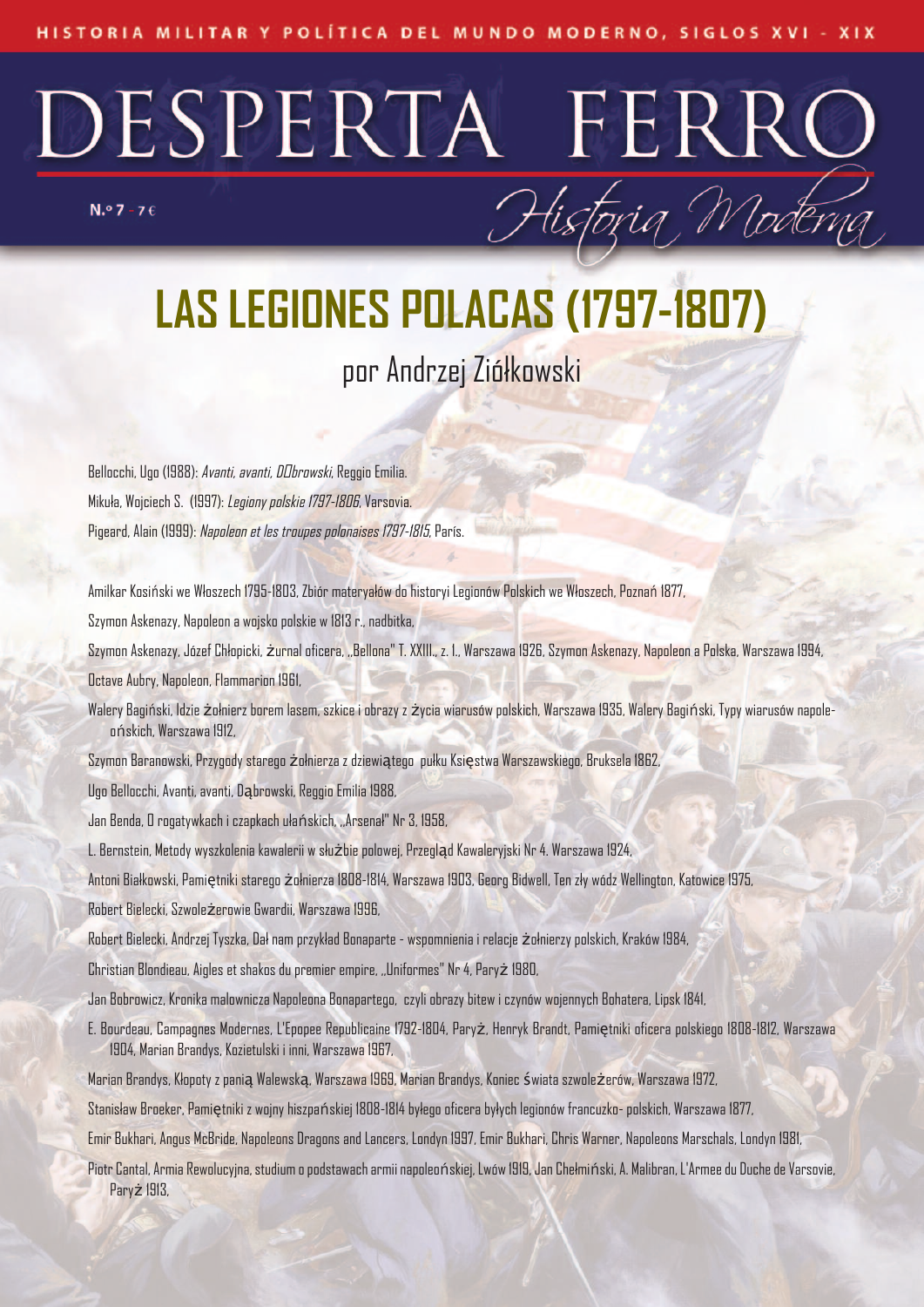#### $N.°7 - 76$

Jan Dezydery Chłapowski, Pamiętniki - cz. 1. wojny napoleońskie 1806-1813, Poznań 1899, Jan Dezydery Chłapowski, Szlakiem Legionów, Warszawa 1903,

Historia Moderna

Jan Chłopicki, Pamiętnik z czasów kampanii Napoleona, Wilno 1849,

Aleksander Czerwiński, Tony Keniston, Jaka to bitwa - polski pułk w bitwie pod Kulm, ,,Art. & Business", Warszawa 1993,

Jarosław Czubaty, Wodzowie i politycy, generalicja polska lat 1806-1815, Warszawa 1993,

Wanda Dalecka, Legjony Polskie Dąbrowskiego we Włoszech i Hiszpanii walczące, Warszawa 1918,

Jan H. Dąbrowski, Pamiętnik czynności wojskowych generała dywizji, od bitwy pod Lipskiem 1813 roku, skreślony przez naocznego świadka, Poznań 1868,

Guy C. Dempsey, Napoleons Soldoers, the Grande Armee of 1807 as depicted in the painting of the Otto Manuscript, Londyn 1994,

Wacław Denhoff-Czarnocki, Napoleon - rozkazy, Poznań 1922, Wojciech Dobiecki, Pamiętnik o pułku jazdy Legionów, Kraków 1859,

Józef Drzewiecki, Pamiętniki spisane przez niego samego 1772-1802, Wilno 1858, Zbigniew Dunin-Wilczyński, Legia Honorowa, Ostrołęka 1997,

John R. Elting, Herbert Knotel, Napoleonic Uniforms, Nowy Jork 1984-2000,

Juliusz Falkowski, Obrazy z życia kilku ostatnich pokoleń w Polsce, Poznań 1884, James Filis, Zasady ujeżdżania i jazdy konnej, Warszawa 1930,

Zbigniew Fuiński, Polskie militaria na zagranicznych aukcjach, ,,Dawna Broń i Barwa" Nr 10, Katowice 1994,

- Zbigniew Fuiński, Uwagi do artykułu Andrzeja Woźnickiego Kawaleria Legionów polskich w latach 1798 do lutego 1806, ,,Arsenał Poznański" Nr 10/94, Poznań 1994,
- Liliana et Fred Funcken, L'uniforme et les armes des soldats do premier empire, 1996, Wacław Gasiorowski, Pamiętniki wojskowe Józefa Grabowskiego, Warszawa 1905, Bronisław Gembarzewski, Kopia a lanca, Warszawa 1921,
- Bronisław Gembarzewski, Żołnierz Polski ubiór, uzbrojenie i oporządzenie od 1797 do 1814 r., Warszawa 1963,
- Stanisław Gepner, Czaprak kawaleryjski, ,,Przegląd Kawaleryjski", T. IX, Warszawa 1932, Stanisław Gepner, Flankierowanie, Broń i Barwa Nr 2., Warszawa 1938,
- Xawery Godebski, Pamiętnik oblężenia Mantui, napisał Cyprian Godziemba Godebski, Lwów 1864, Francisco Gonzalez, Retirada de Moore y batalia anglofrancesa de Cacabelos, Cacabelos (Leon) 2002, Jerzy Grobicki, Kawalerzyści polscy na służbie u obcych mocarstw w dobie napoleońskiej 1799-1815, ,,Przegląd Kawaleryjski" T. VII, z. 4-5., Warszawa 1930,

Józef Grabowski, Wspomnienia moje wojskowe z kampanii 1812 i 1813 r., C. M. de Gruythner, Zasady taktyki, Warszawa 1935,

Michael G. Head, French Napoleonic Lancer Regiments, Londyn 1971,

Historia 1-go potem 9-go pułku Wielkiego Księstwa warszawskiego napisana przez Kozłowskiego kapitana grenadyerów tegoż pułku, a później kapitana inwalidów, Poznań-Kraków 1887,

Historyia Napoleona I. Cesarza Francuzów i Króla Włoch, aż do roku 1807, Warszawa-Lipsk 1809,

L'Infanterie Napoleonienne 1791-1815, Infanterie de ligne et infanterie legere de Napoleon, ,,Tradition Magazine" Nr 19,

Philip Haythornthwaite, Michael Chappell, Uniforms of the Retreat from Moscow 1812, Norfolk 1976,

Instrukcya dla Kommendantów Kolumn Ruchomych czyli Partyzantów oraz Przepisy w czasie marszu i rozprawy z nieprzyiacielem, Warszawa 1831,

Michał Karpowicz, Mirosław Filipiak, Elita jazdy polskiej, Warszawa 1995,

Stanisław Karwowski, Pamiętniki Franciszka z Błociszewa Gajewskiego, pułkownika wojsk polskich 1802-1831, Poznań 1912 (?),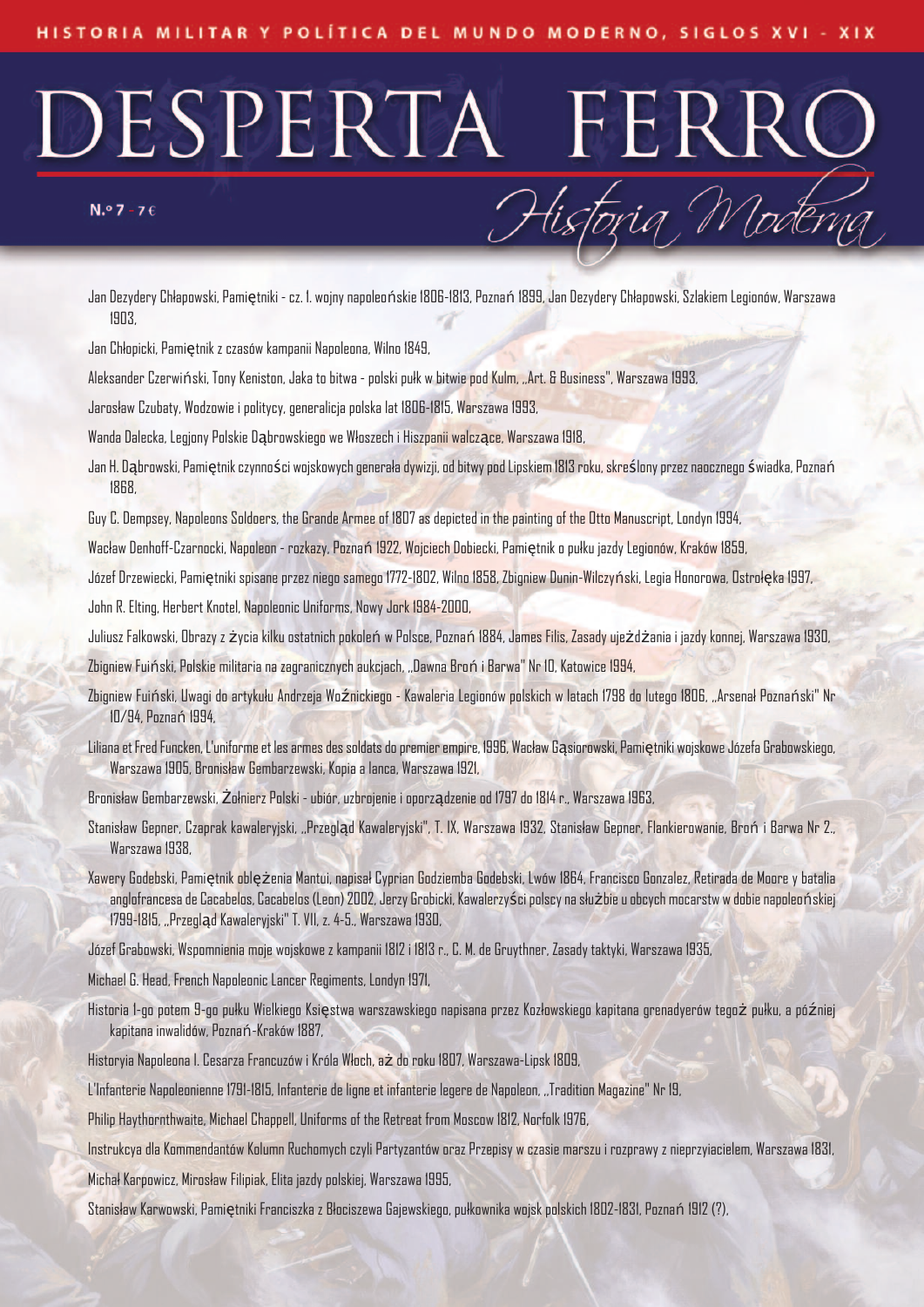#### $N.°7 - 76$

Jakub Filip Kierzkowski, Pamiętniki kapitana wojska francuzkiego, Warszawa 1903, Stanisław Kirkor, Polscy donotariusze Napoleona, Londyn 1974, Stanisław Kirkor, Legia Nadwiślańska, Londyn 1981,

Historia Moderna

Stanisław Kirkor, Polacy w niewoli angielskiej w latach 1803-1814, Kraków 1981, Aleksander Kociszewski, Pieśnią i szablą, Warszawa 1982,

Klemens Kołaczkowski, Henryk Dąbrowski, twórca legionów polskich we Włoszech 1755-1818, Kraków 1901,

Jan Kornatowicz, Generał Rymkiewicz, Poznań 1930,

Andrzej Kosim, Telesfor Kostanecki 1772-1813, ,,Mars" Nr 1, Warszawa 1993, Andrzej Kosim, Antoni Pruszak 1783-1867, ,,Mars" Nr 2, Warszawa 1994,

Władysław M. Kozłowski, Zarys historyi powstania Legii Naddunajskiej, Przegląd Historyczny, T. VII., Warszawa 1908,

J. Kraszewski, Pamiętniki wojenne, Drezno 1871,

Alexander Kraushar, Wspomnienia ułana [NN} pułku pierwszego Legii Nadwiślańskiej w kampanii lat 1807-1814, Warszawa 1908,

Hieronim Kroczyński, Wojsko Polskie w 1807 r., Warszawa 1990,

Adam Królikiewicz, Jeździec i koń w terenie i w skoku, metody przygotowania i zaprawy, Warszawa 1936,

Księga Jazdy Polskiej, zbiorowe, Warszawa 1938,

Marian Kujawski, Bitwa pod Maidą, ,,Bellona", z. IV, Londyn 1960,

Marian Kujawski, O formacjach liniowych w armii Napoleona, Londyn 1962,

Marian Kujawski, Bój pod Fuengirollą 14-15.X.1810 r., Bellona, z. III/IV, Londyn 1962,

Marian Kujawski, O formacjach liniowych w armii Napoleona - kawaleria i artyleria, materiały sesji naukowej PTNO,

Marian Kukiel, Dzieje oręża polskiego w epoce napoleońskiej 1795-1815, Poznań 1912, Marian Kukiel, Zarys historii wojskowości w Polsce, Kraków 1929,

Marian Kukiel, Wojna 1812 roku, Kraków 1937,

La batalla de Talavera 28 julio 1809, dokumento XVII Congreso Internacional de Ciencias Históricac, Historica Militar, Madrid 1990,

Stanisław Ledóchowski, Nieznane formacje i mundury wojska polskiego na ziemi włoskiej 1796-1808,

,,Muzealnictwo Wojskowe", T. 2., Warszawa 1964,

Sławomir Leśniewski, Marengo 1800, Warszawa 1990,

Karol Linder, O Mundurze Legionów, ,,Muzealnictwo Wojskowe" T. 2., Warszawa 1964, Luis Lumet, Napoleon I, empereur des Francais, Paryż 1909,

Roger Łubieński, Generał Tomasz pomian hrabia Łubieński, Warszawa 1899, Ernest Łuniński, Napoleon, Legiony i Księstwo Warszawskie, Warszawa 1911, Archibald G. Macdonell, Napoleon i jego marszałkowie, Londyn 1992, Tomasz Malarski, Waterloo 1815, Warszawa 1984,

Mała Woyna, czyli o użyciu wszystkich trzech broni w małey woynie, przez byłego officera Woysk Polskich, Warszawa 1828,

Wojciech S. Mikuła, Legiony polskie 1797-1806, WIH, Warszawa 1997, Ludwik Miłkowski, Pamiętniki z ośmnastego wieku, Poznań 1864,

Ludwik Miłkowski, Jenerała Henryka Dabrowskiego pamiętnik wojskowy Legionów polskich we Włoszech, poparty notami wyjaśniającymi. Poznań 1864,

Jan Minkiewicz, Umundurowanie pułku lansjerów Legii Polsko-Włoskiej w roku 1807, ,,Dawna Broń i Barwa", z. 2., Warszawa 1986,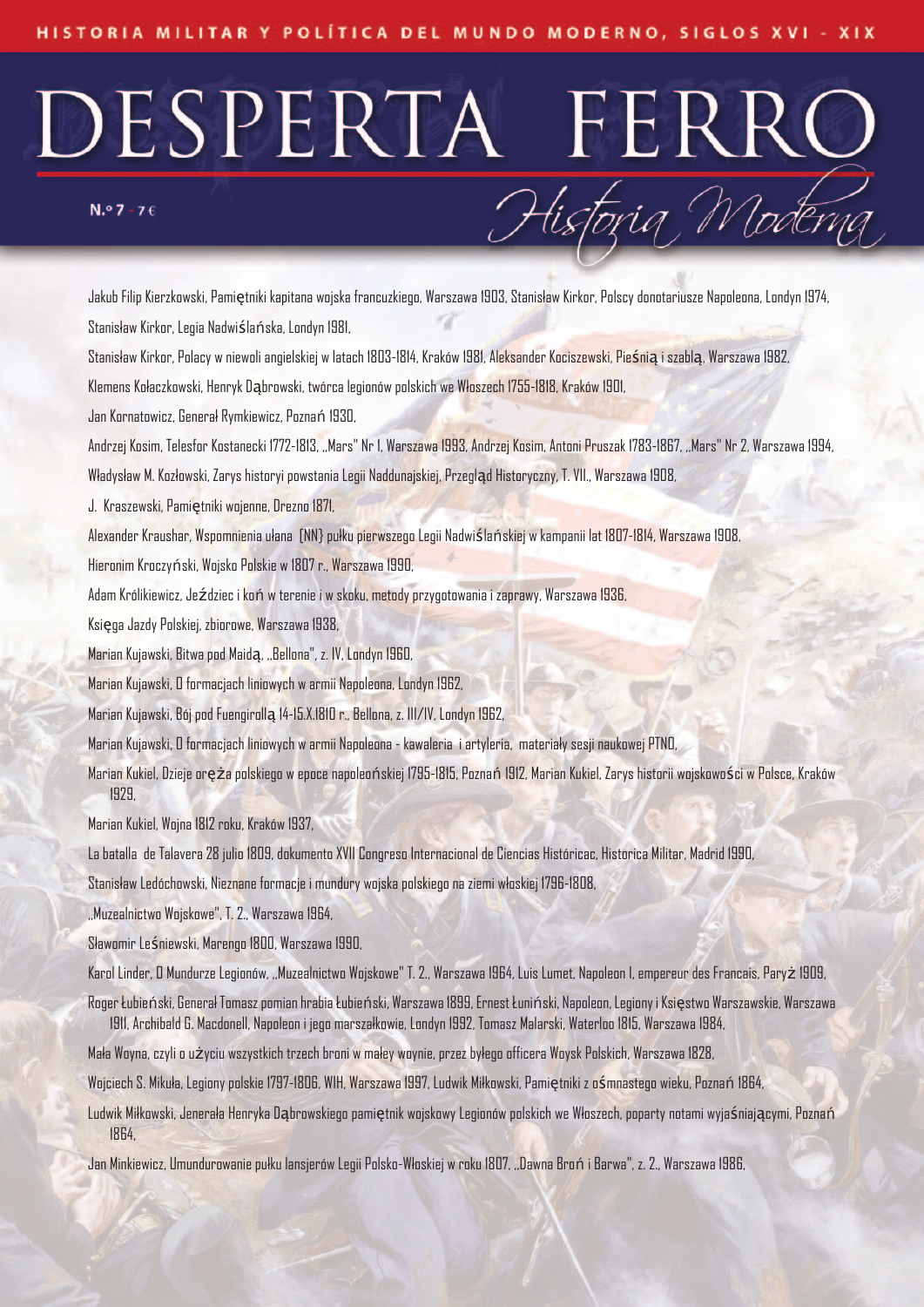#### $N.°7 - 76$

Jan Minkiewicz, Ułani Nadwiślańscy na Śląsku, ,,Wojskowy Przegląd Historyczny" Nr 2, Warszawa 1958, Franciszek Młokosiewicz, Wspomnienie z wojny hiszpańskiej roku 1810, nadbitka 1842,

Historia Moderna

- Henryk Mościcki, Ludzie wolni są braćmi, obrazy, dokumenty, wspomnienia, Kraków 1947,
- Józef Mroziński, Saragossa, "Pamiętnik Warszawski", T. XIII, 1819, dzieła wszystkie, T. II, Wrocław 1887, Kazimierz Niedzielski, Polacy pod sztandarami obcemi, Warszawa 1910,
- Julian Ursyn Niemcewicz, Pamiętniki 1804-1807, Lwów 1883, Julian Ursyn Niemcewicz, Pamiętniki 1809-1820, Poznań 1871,
- Aleksander Nowacki, Bitwa pod Albuherą 16 maja 1811r., ,,Studia i Materiały do Historii Wojskowości", T. 13. cz. 1., Warszawa 1967,
- Artur Oppman, Na San-Domingo, obrazy i wspomnienia, Warszawa 1917,
- O organizacyi wojska przez byłego oficera polskiego, Paryż 1843,
- Jan Pachoński, Początki Pułku Jazdy Legionowej, ,,Przegląd Historyczno-Wojskowy", T. III., Warszawa 1930,
- Jan Pachoński, Ułani polscy pod Hohenlinden, ,,Przegląd Historyczno-Wojskowy", T. 1, Warszawa 1931, Jan Pachoński, Castel Franco 24. XI. 1805, Przegląd Historyczno-Wojskowy, T. VI., z. 2, Warszawa 1933, Jan Pachoński, Wojna francusko-neapolitańska i udział w niej Legionów Polskich, Kraków 1947,
- Jan Pachoński, Legiony 1796-1807 w świetle najnowszych badań, Warszawa 1958,
- Jan Pachoński, Polacy w Abruzzach, Apulii i Kalabrii w 1806 r., ,,Studia i Materiały do Historii Wojsko- wości", T. IX., cz. II., Warszawa 1963,
- Jan Pachoński, Początki polskiej artylerii konnej, ,,Studia i Materiały do Historii Wojskowości", T. X, cz. I, Warszawa 1964,
- Jan Pachoński, Polska sztuka wojenna w latach 1795-1807, "Myśl Wojskowa" Nr 8, Warszawa 1965, Jan Pachoński, Józef Grabiński, Kraków 1975,
- Jan Pachoński, Legiony Polskie, prawda i legenda 1794-1807, Warszawa 1969-1979, Jan Pachoński, Generał Jan Henryk Dąbrowski 1755-1818, Warszawa 1981,
- Jan Pachoński, Generał Franciszek Paszkowski, Warszawa 1982,
- Jan Pachoński, Legiony Polskie w walce z powstańcami rzymskimi w 1798 r., Kraków 1989,
- Pamiętnik Michała Ogińskiego o Polsce i Polakach od roku 1788 aż do końca roku 1815, Poznań 1871,
- Pamiętnik Henryka Dębińskiego, Generała Wojsk Polskich, Warszawa, Pamiętniki Filipa Pawła de Segura adiutanta Napoleona, Warszawa 1967, Pamiętniki sierżanta Bourgogne'a, Warszawa 1889,
- Michel Petard, Uniforms de l'armee francaise do Fontenoy a Waterloo, Paryż 1995,
- Alain Pigeard, Napoleon et les troupes polonaises 1797-1815, Paryż 1999, John Pimlot, The guinnes history of the Britisch Army, Enfield 1993,
- Otto von Pivka, Michael Roffe, Napoleon's Polish Troops, Londyn 1974,
- Otto von Pivka, Michael Roffe, Spanish armies of the napoleonic wars, Londyn 1975, Otto von Pivka, Mike Chapelli, Napoleons, Italien and Neapolitan trops, Londyn 1979, Otto von Pivka, Armes of 1812, Cambridge 1997,
- Polska w 1811 i 1813 roku, pamiętniki francuzkiego dyplomaty, Kraków 1862,
- Przepis frontowey służby dla Jazdy wydany z rozkazu Jego Cesarsko-Królewskiey Mości, Warszawa 1818, Przepisy ubiorów dla Woysk i Administracyyów Wojennych Xięstwa Warszawskiego, Warszawa 1810, Stefan Przewalski, Bitwa pod Epillą 24 czerwca 1808 r., ,,Studia i Materiały do Historii Wojskowości", T. XIII. Cz. 1., Warszawa 1967,
- W. J. Rawkins, The Polisch Army 1807-1814, Norwich 1980,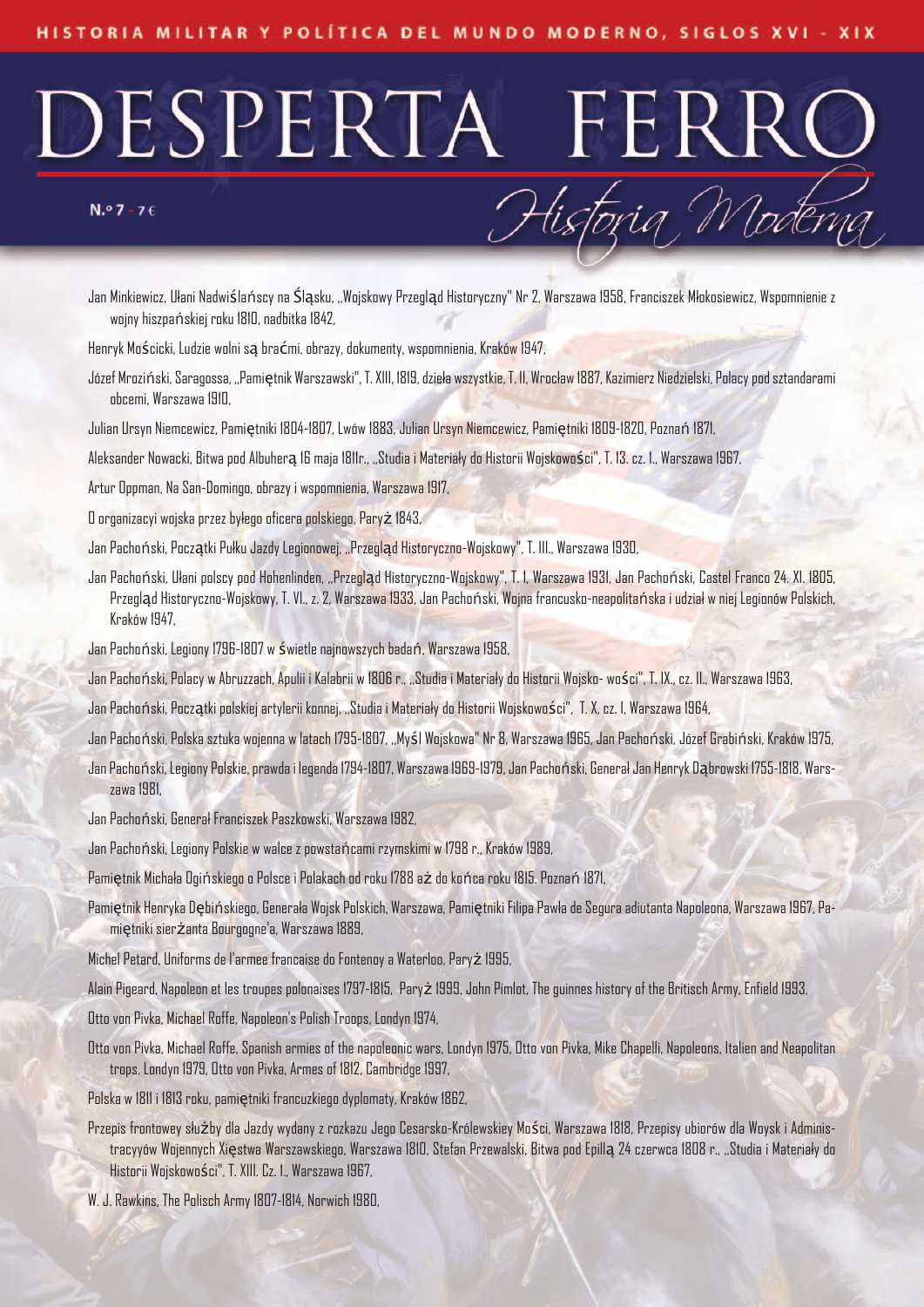#### $N.°7 - 76$

Regulamen Exercerunku dla Brygad Kawaleryi Narodowey y Pułków Przedniey Sreaży Woyska Oboyga Narodów, Warszawa 1786, Aleksander Rembowski, Historia Pułku Polskiego Lekkokonnego Gwardii Napoleona I, Notatki History-czne Generała Pierre Dautancourta, Warszawa 1889,

Historia Moderna

Albert Rigondaud, The lancers of the Vistula in Spain 1808-1812, "Tradition" Nr 55, Paul Rittel, Die Deutsche Befreiungskriege 1806-1815, Berlin 1901, Michał Rostworowski, Materiały do dziejów Komisyi Rządzącej z r. 1807, Kraków 1918, Józef Rudnicki, Pamiętnik od 1806 do 1814, nadbitka 1842,

Rys taktyki stosowanej jazdy, tudzież szyki szwadronu, pułku i brygady przez generała Chrzanowskiego, Paryż 1837,

Stanisław Schniir-Pepłowski, Jeszcze Polska nie zginęła!, Dzieje Legionów Polskich, Kraków 1897, Stanisław Schniir-Pepłowski, Pamiętniki Jenerała Józefa Szymanowskiego, Lwów 1898,

Stanisław Schniir-Pepłowski, Legioniści, Lwów 1897,

Z. S. Siemaszko, W Hiszpanii na ułańskich śladach, ,,Przegląd Kawalerii i Broni Pancernej", T. XIV., Lon- dyn 1983,

Adam Skałkowski, O kokardę Legionów, Lwów 1912,

Adam Skałkowski, Oficerowie polscy stu dni, Warszawa 1915,

Adam Skałkowski, Polacy na San Domingo 1802-1809, Poznań 1921,

Adam Skałkowski, Pamiętnik o Legionach Polskich we Włoszech, Warszawa 1922, Adam Skałkowski, Archiwum Wybickiego, Gdańsk 1948,

Jerzy Skowronek, Aleksander Sapieha - z magnackiego gniazda do napoleońskiego wywiadu, Warszawa 1992,

Marcin Smarzewski, Pamiętnik 1809-1831, Wrocław-Warszawa-Kraków 1962, August Sokołowski, Dzieje porozbiorowe Narodu Polskiego, Warszawa 1904,

Janusz Staszewski, Wojsko Polskie na Śląsku w dobie napoleońskiej, Katowice 1936,

Kajetan Suffczyński, Zawsze oni - obrazy historyczne i obyczajowe z czasów Kościuszki i Legionów, Poznań 1875,

Zygmunt L. Sulima, Polacy w Hiszpanii, Warszawa 1888,

Szkoła żołnierza konnego, z rozkazu Jego Cesarzowiczowskiej Mości Wielkiego Xięcia Konstantyna dla Jazdy Polskiey wydana, Warszawa 1815,

Józef Szymanowski, Pamiętniki Jenerała, Lwów 1898,

Ader Picard Tajan, Armes, Souvenirs Historiques, Paryż 1985, Kazimierz Tański, Piętnaście lat w Legionach, Warszawa 1905,

Jerzy Teodorczyk, O genezie mundurów wielobarwnych XVIII w., ,,Muzealnictwo Wojskowe" T. 3., War- szawa 1985,

Józef Tyszkiewicz, Histoire du 17me Regt. de Cavalerie Polonaise 1812-1815, Kraków 1904,

Uwaginadkawaleryią przezgenerała Warne, w Drukarni Gissnera A. Pinard, QunaiVoltaire15, Paryż, Dioniza Wawrzykowska-Wierciochowa, Mazurek Dąbrowskiego, Warszawa 1982,

William Wheeler, Listy szeregowca Wheelera, Warszawa 1988,

Janusz Wielhorski, Lanca, Studia do Dziejów Dawnego Uzbrojenia i Ubioru Wojskowego, cz. VI, Kraków 1974,

Kajetan Wojciechowski, Pamiętniki moje w Hiszpanii, Warszawa 1845,

Andrzej Woźnicki, Kawaleria Legionów polskich w latach 1798 do lutego 1806, ,,Arsenał Poznański" Nr 1/94, Poznań 1994,

Andrzej Woźnicki, Armia hiszpańska w epoce napoleońskiej, organizacja i umundurowanie, ,,Arsenał Poznański", z. 16-17, Poznań 1996,